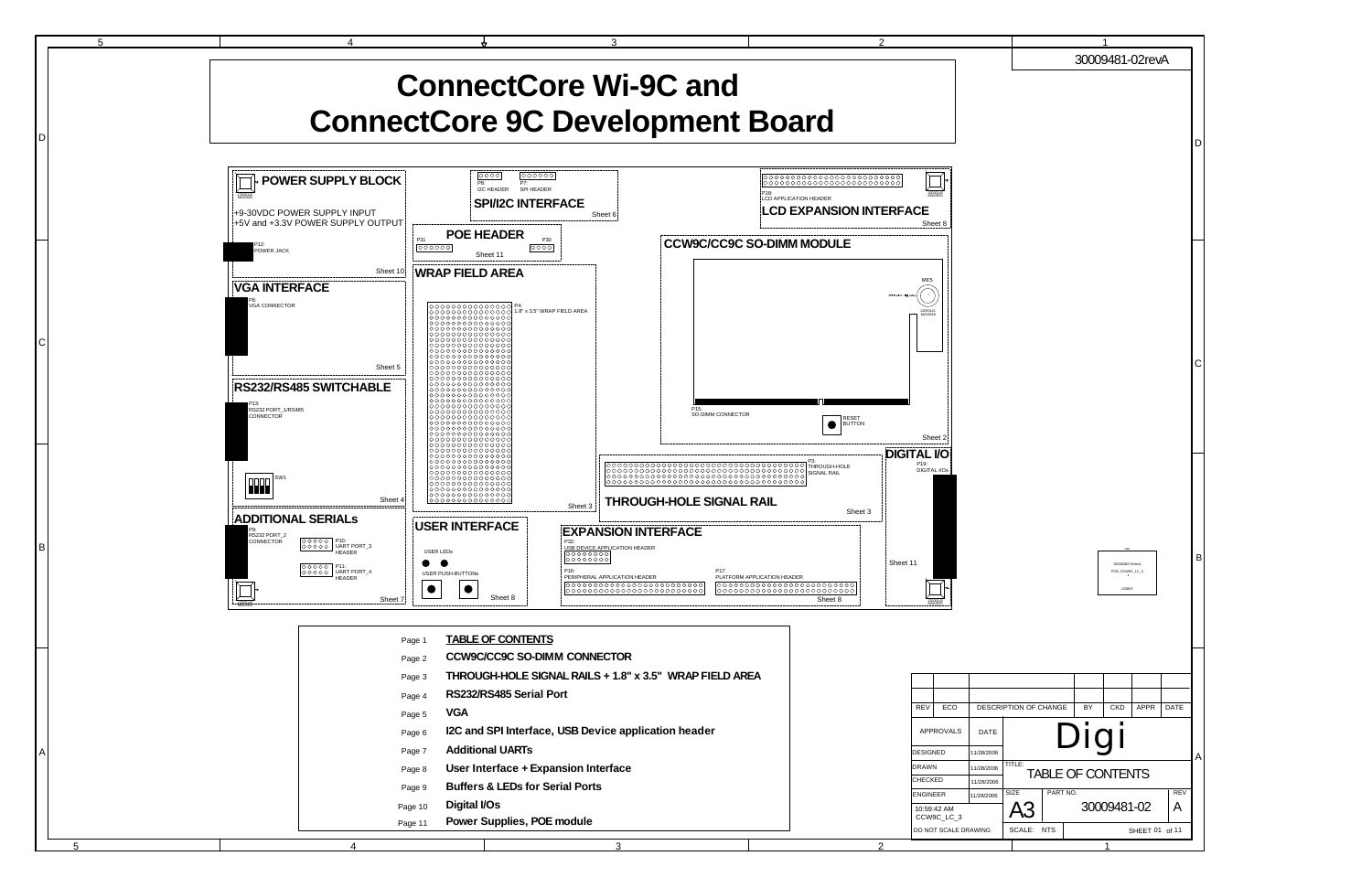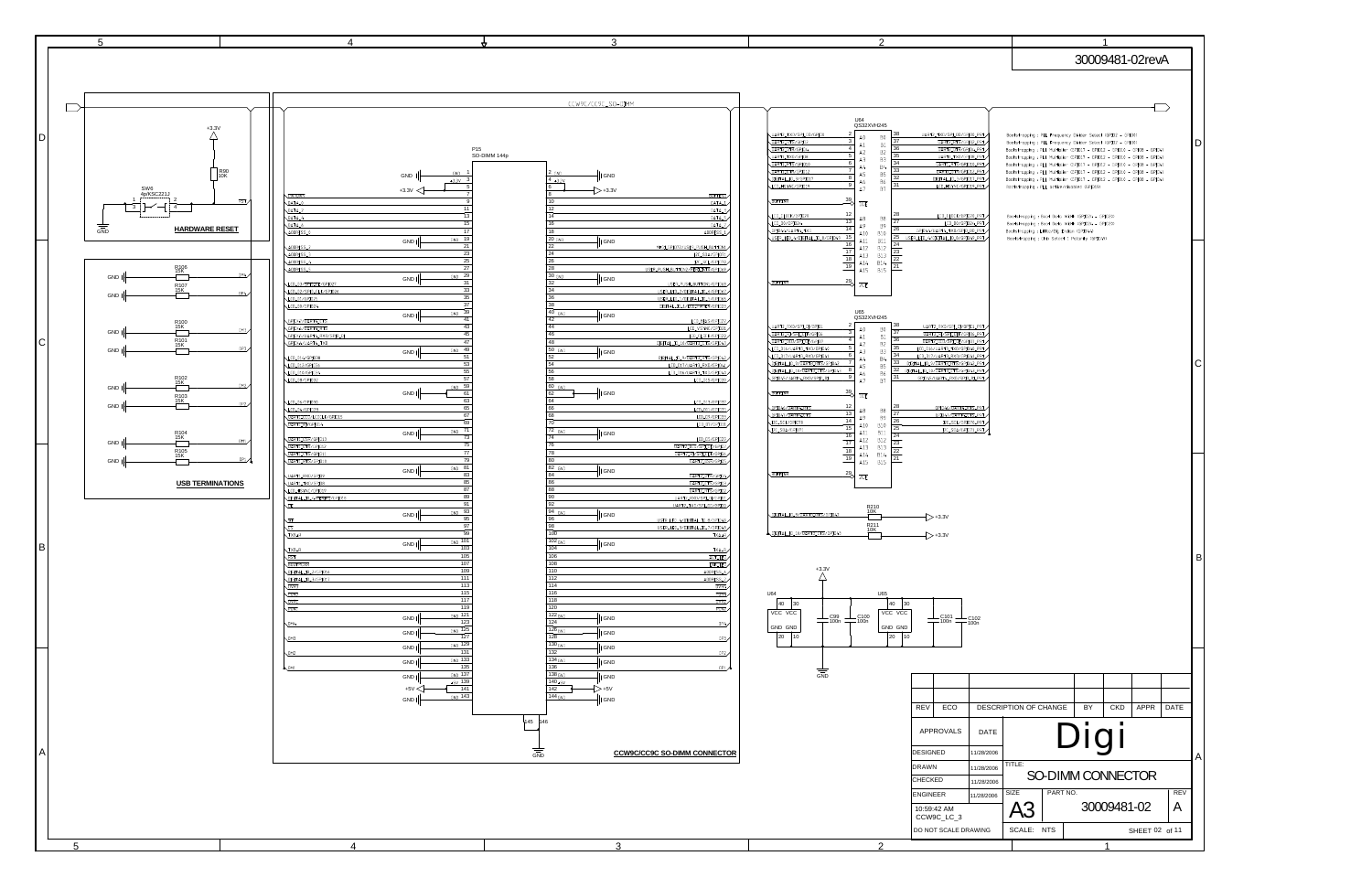| IDI            | CCW9C/CC9C_SO-DIMM                                                                                                                                                                                                                                                                                                                                                                                                                                                                                                                                                                                                                                                                                                                                                                                                                                                                                                                                                                                                                                                                                                                                                                                                                                                                                                                                                                                                                                                                                                                                                                 |                                                                                                                                                                                                                                                                                                                                                                                                                                                                                                                                                                                                                                                                                   |                                                   |
|----------------|------------------------------------------------------------------------------------------------------------------------------------------------------------------------------------------------------------------------------------------------------------------------------------------------------------------------------------------------------------------------------------------------------------------------------------------------------------------------------------------------------------------------------------------------------------------------------------------------------------------------------------------------------------------------------------------------------------------------------------------------------------------------------------------------------------------------------------------------------------------------------------------------------------------------------------------------------------------------------------------------------------------------------------------------------------------------------------------------------------------------------------------------------------------------------------------------------------------------------------------------------------------------------------------------------------------------------------------------------------------------------------------------------------------------------------------------------------------------------------------------------------------------------------------------------------------------------------|-----------------------------------------------------------------------------------------------------------------------------------------------------------------------------------------------------------------------------------------------------------------------------------------------------------------------------------------------------------------------------------------------------------------------------------------------------------------------------------------------------------------------------------------------------------------------------------------------------------------------------------------------------------------------------------|---------------------------------------------------|
|                | P <sub>3</sub><br>GND<br>I GND<br>$10000\frac{4}{2}+33V$<br>$GND$ 1<br>GND I<br>$> +3.3V$<br>$+3.3v$ 3<br>l 6<br>$+3.3V$<br>$\frac{5}{7}$ 0 0 0 0<br><b>BUFFENR</b><br>7<br>10<br>DATA_1<br>PWRDWN<br>9<br>12<br>DATA_0<br>DATA_3<br>+0 o′ o o+<br>11<br>14<br>DATA_5<br>$DATA_2$<br>13<br>16<br>DATA <sub>-4</sub><br>$DATA_7$<br>0000 A<br>$15$ $\degree$<br>18<br>$DATA_6$<br>ADDRESS_1<br>$\frac{17}{19}$ 0 0 0 0<br>20<br>ADDRESS_0<br>   GND<br>22<br>MFGL.GPI072/USER_PUSH_BUTTON1<br>GND  <br>$\frac{1}{\sqrt{21}} \circ \circ \circ \circ$<br>24<br>ADDRESS_2<br>I2C_SDA/GPI071_PRT<br>23<br>26<br>I2C_SCL/GPI070_PRT<br>ADDRESS_3<br>$\frac{1}{25}$ o $\circ$ o $\circ$<br>28<br>USER_PUSH_BUTTON2/PERI_INTO/GPI069<br>ADDRESS_4                                                                                                                                                                                                                                                                                                                                                                                                                                                                                                                                                                                                                                                                                                                                                                                                                                         | $+5V +3.3V$<br>Δ<br>Д<br>P4<br><del>.</del><br>,,,,,,,,,,,,,,,,,,<br>GND  <br>0 0 0 0 0 0 0 0 0 0 0 0 0 0 0 0 0 0 0<br>0000000000000000000<br> ೦೦೦೦೦೦೦೦೦೦೦೦೦೦೦೦೧<br> ○ ○ ○ ○ ○ ○ ○ ○ ○ ○ ○ ○ ○ ○ ○ ♂ ♂ ♂ <br> ○ ○ ○ ○ ○ ○ ○ ○ ○ ○ ○ ○ ○ ○ ○ ♂ ♂ ♂ <br> 0 0 0 0 0 0 0 0 0 0 0 0 0 0 0 0 0 0<br> ೦೦೦೦೦೦೦೦೦೦೦೦೦೦೦೦೧ ೧೯                                                                                                                                                                                                                                                                                                                                                               |                                                   |
| IС             | 27<br>30<br>ADDRESS_5<br>   GND<br>29<br>32<br>USER_PUSH_BUTTON1/GPI068<br>GND  <br>р ор ор<br>31<br>34<br>LCD_D3/SPID_CE/GPI027<br>USER_LED_2/DIGITAL_IO_6/GPI067<br>$\frac{1}{33}$ o o o o d<br>36<br>LCD_D2/SPID_CLK/GPI026<br>USER_LED_1/DIGITAL_IO_5/GPI066<br>35<br>38<br>DIGITAL_IO_1/LCD_PWREN/GPI023<br>LCD_D1/GPI025<br>$\frac{37}{39}$ 0 0 0 0 0<br>40<br>LCD_D0/GPI024_PRT<br>   GND<br>42<br>LCD_BIAS/GPI022<br>GND  <br>$\frac{41}{41}$ o o o o +<br>44<br>GPI047/UART4_CTS_PRT<br>LCD_VSYNC/GPIO21<br>46<br>LCD_CLOCK/GPID20_PRT<br>GPI046/UART4_RTS_PRT<br>$\frac{45}{45}$ o o o o d<br>48<br>GPI045/UART4_RXD/SPID_DL_PRT<br>DIGITAL_IO_10/UART3_CTS/GPI043_PRT<br>47<br>50<br>GPI044/UART4_TXD/SPID_DO_PRT<br>IGND<br><u>DIGITAL_IO_9/UART3_RTS/GPI042_PRT</u><br>49<br>52<br>GND  <br>†० ० ० ० <del>।</del><br>51<br>54<br>LCD_D17/UART3_RXD/GPI041_PRT<br>LCD_D14/GPI038<br>53<br>56<br>LCD_D16/UART3_TXD/GPI040_PRT<br>LCD_D12/GPI036<br>⊦о о о о<br>55<br>58<br>LCD_D15/GPI039<br>LCD_D10/GPI034<br>$\frac{57}{50}$ o q<br>60<br>LCD_DB/GPI032<br>$\frac{1}{2}$ GND<br>59<br>62<br>GND  <br>61<br>64<br>LCD_D13/GPI037<br>0 d o ol<br>63<br>66<br>LCD_D11/GPI035<br>LCD_D6/GPI030<br>$\frac{65}{65}$ o o ol<br>68<br>LCD_D9/GPI033<br>LCD_D4/GPI028<br>67                                                                                                                                                                                                                                                                                                    | ∣ㅇㅇㅇㅇㅇㅇㅇㅇㅇㅇㅇㅇㅇㅇ 0* 0* 0* <br>$ 0\circ0\circ0\circ0\circ0\circ0\circ0\circ0\circ0$<br> ○ ○ ○ ○ ○ ○ ○ ○ ○ ○ ○ ○ ○ ○ ○ ♂ ♂ ♂ <br> 0 0 0 0 0 0 0 0 0 0 0 0 0 0 0 0 0 0<br> ೦೦೦೦೦೦೦೦೦೦೦೦೦೦೦೦೧**<br> ೦೦೦೦೦೦೦೦೦೦೦೦೦೦೦೦೧<br> ○ ○ ○ ○ ○ ○ ○ ○ ○ ○ ○ ○ ○ ○ ○ ○ ○ ○ ○<br> ○ ○ ○ ○ ○ ○ ○ ○ ○ ○ ○ ○ ○ ○ ○ ○ ○ ○ ○<br> 0 0 0 0 0 0 0 0 0 0 0 0 0 0 0 0 0 0<br> 0 0 0 0 0 0 0 0 0 0 0 0 0 0 0 0 0 0<br> ೦೦೦೦೦೦೦೦೦೦೦೦೦೦೦೦೧ 0<br>∣०००००००००००००००० ०<br> 0 0 0 0 0 0 0 0 0 0 0 0 0 0 0 0 0 0<br> ○ ○ ○ ○ ○ ○ ○ ○ ○ ○ ○ ○ ○ ○ ○ ○ ○ ○<br> ○ ○ ○ ○ ○ ○ ○ ○ ○ ○ ○ ○ ○ ○ ○ ○ ○ ○ ○<br>∣ㅇㅇㅇㅇㅇㅇㅇㅇㅇㅇㅇㅇㅇㅇ 0*0* 0* <br> ○ ○ ○ ○ ○ ○ ○ ○ ○ ○ ○ ○ ○ ○ ○ ○ ○ ○<br> ೦೦೦೦೦೦೦೦೦೦೦೦೦೦೦೦೧ ೧<br> ೦೦೦೦೦೦೦೦೦೦೦೦೦೦೦೦೧ ೧ |                                                   |
| B              | 70<br>UART1_DCD/LCDCLK/GPI015<br>LCD_07/GPI031<br>69<br>72<br>UART1_RT/GPI014<br>⊦० ० ० ० ०<br>I GND<br>71<br>74<br>LCD_D5/GPI029<br>GND  <br>73<br>76<br>UART2_DCD/SPLCE/GPI07_PRT<br>UART1_DSR/GPI013<br>ю бо он<br>75<br>78<br>UART1_DTR/GPI012_PRT<br>UART2_RI/SPI_CLK/GPI06_PRT<br>- 77 L<br>80<br>UART2_DSR/GPI05<br>UART1_CTS/GPI011<br>обоо<br>79<br>82<br>UART1_RTS/GPI010_PRT<br>I GND<br>$\frac{81}{100}$ o $\infty$ o $\mapsto$<br>84<br>UART2_DTR/GPI04_PRT<br>GND<br>83<br>86<br>UART1_RXD/GPI09<br>UARTZ_CTS/GPI03<br>85<br>88<br>UART2_RTS/GPI02_PRT<br>UART1_TXD/GPI08_PRT<br>००००<br>87<br>90<br>LCD_HSYNC/GPI019_PRT<br>UART2_RXD/SPL.DI/GPIO1_PRT<br>89<br>92<br>UART2_TXD/SPL_DO/GPIO0_PRT<br>DIGITAL_IO_4/PENIRO/GPI018<br>०००० ०⊦<br>91<br>94<br>. DE<br>I GND<br>93 <br>96<br>USER_LED_4/DIGITAL_IO_8/GPI049_PRT<br>GND  <br>обоо<br>95<br>98<br>USER_LED_3/DIGITAL_IO_7/GPI048<br>WE<br>$\frac{1}{\sqrt{97}}$ o d $\circ$ o<br>100<br>$\sqrt{25}$<br>TXA+R<br>$99^{\degree}$<br>102<br>$TXB+R$<br>   GND<br>101<br>104<br>TXA-R<br>GND  <br>⊦० ० ० ०<br>103<br>106<br>ACT_LED<br>$TXB-R$<br>$\frac{105}{105}$ o ofo of<br>108<br><b>LNK_LED</b><br>RST<br>107<br>110<br>ADDRESS_6<br><b>BOOTMUXR</b><br>109<br>112<br>ADDRESS_7<br>DIGITAL_IO_2/GPI016<br>० ० ० ०।<br>111<br>114<br>DIGITAL_IO_3/GPI017_PRT<br><b>OVR4</b><br>$\frac{113}{116} \circ \circ \circ \circ \circ \frac{118}{118}$<br>PON <sub>4</sub><br>_OVR3<br>$\overline{OVRZ}$<br>PON3<br>$\frac{1}{117}$ 0 0/0<br>120<br>OVRI<br>PON <sub>2</sub><br>119<br>122<br>PONT<br>  GND<br>124 | ೦೦೦೦೦೦೦೦೦೦೦೦೦೦೦೦೧ ೧<br> 0 0 0 0 0 0 0 0 0 0 0 0 0 0 0 0 0 0<br> ○ ○ ○ ○ ○ ○ ○ ○ ○ ○ ○ ○ ○ ○ ○ ○ ○ ○ ○<br><u> </u> ○ ○ ○ ○ ○ ○ ○ ○ ○ ○ ○ ○ ○ ○ ○ ○ ○ ○ ○<br>1.8" x 3.5" WRAP FIELD AREA                                                                                                                                                                                                                                                                                                                                                                                                                                                                                            |                                                   |
|                | $\frac{121}{120}$ o o/o o+<br>DP4<br>GND  <br>126<br>M4<br>$\parallel$ GND<br>$\frac{125}{125}$ o o o o o o t<br>128<br>DP3<br>GND  <br>127<br>130<br>EMB<br>   GND<br>132<br>DP2                                                                                                                                                                                                                                                                                                                                                                                                                                                                                                                                                                                                                                                                                                                                                                                                                                                                                                                                                                                                                                                                                                                                                                                                                                                                                                                                                                                                  |                                                                                                                                                                                                                                                                                                                                                                                                                                                                                                                                                                                                                                                                                   |                                                   |
|                | GND  <br>$\frac{1}{131}$ o $\circ$ o $\frac{1}{1}$<br>134<br>M2<br>   GND<br>133<br>136<br>DP1<br>GND  <br>⊦००००<br>135<br>138<br>OM1<br>I GND                                                                                                                                                                                                                                                                                                                                                                                                                                                                                                                                                                                                                                                                                                                                                                                                                                                                                                                                                                                                                                                                                                                                                                                                                                                                                                                                                                                                                                     |                                                                                                                                                                                                                                                                                                                                                                                                                                                                                                                                                                                                                                                                                   |                                                   |
|                | 137<br>140<br>GND  <br>⊦००००<br>142<br>139<br>$\rightarrow$ +5V<br>$+5V <$<br>141<br>144                                                                                                                                                                                                                                                                                                                                                                                                                                                                                                                                                                                                                                                                                                                                                                                                                                                                                                                                                                                                                                                                                                                                                                                                                                                                                                                                                                                                                                                                                           |                                                                                                                                                                                                                                                                                                                                                                                                                                                                                                                                                                                                                                                                                   | REV<br>ECO<br><b>DESCI</b>                        |
|                | †० ०⁄० ०⊦<br>   GND<br>143<br>GND  <br>ARRAY 4X36<br>THROUGH-HOLE SIGNAL RAIL                                                                                                                                                                                                                                                                                                                                                                                                                                                                                                                                                                                                                                                                                                                                                                                                                                                                                                                                                                                                                                                                                                                                                                                                                                                                                                                                                                                                                                                                                                      |                                                                                                                                                                                                                                                                                                                                                                                                                                                                                                                                                                                                                                                                                   | APPROVALS<br>DATE                                 |
| $\overline{A}$ |                                                                                                                                                                                                                                                                                                                                                                                                                                                                                                                                                                                                                                                                                                                                                                                                                                                                                                                                                                                                                                                                                                                                                                                                                                                                                                                                                                                                                                                                                                                                                                                    |                                                                                                                                                                                                                                                                                                                                                                                                                                                                                                                                                                                                                                                                                   | <b>DESIGNED</b><br>11/28/2006                     |
|                |                                                                                                                                                                                                                                                                                                                                                                                                                                                                                                                                                                                                                                                                                                                                                                                                                                                                                                                                                                                                                                                                                                                                                                                                                                                                                                                                                                                                                                                                                                                                                                                    |                                                                                                                                                                                                                                                                                                                                                                                                                                                                                                                                                                                                                                                                                   | DRAWN<br>11/28/2006                               |
|                |                                                                                                                                                                                                                                                                                                                                                                                                                                                                                                                                                                                                                                                                                                                                                                                                                                                                                                                                                                                                                                                                                                                                                                                                                                                                                                                                                                                                                                                                                                                                                                                    |                                                                                                                                                                                                                                                                                                                                                                                                                                                                                                                                                                                                                                                                                   | CHECKED<br>11/28/2006                             |
|                |                                                                                                                                                                                                                                                                                                                                                                                                                                                                                                                                                                                                                                                                                                                                                                                                                                                                                                                                                                                                                                                                                                                                                                                                                                                                                                                                                                                                                                                                                                                                                                                    |                                                                                                                                                                                                                                                                                                                                                                                                                                                                                                                                                                                                                                                                                   | <b>ENGINEER</b><br>11/28/2006                     |
|                |                                                                                                                                                                                                                                                                                                                                                                                                                                                                                                                                                                                                                                                                                                                                                                                                                                                                                                                                                                                                                                                                                                                                                                                                                                                                                                                                                                                                                                                                                                                                                                                    |                                                                                                                                                                                                                                                                                                                                                                                                                                                                                                                                                                                                                                                                                   | 10:59:42 AM<br>CCW9C_LC_3<br>DO NOT SCALE DRAWING |
| 5              | $\overline{4}$                                                                                                                                                                                                                                                                                                                                                                                                                                                                                                                                                                                                                                                                                                                                                                                                                                                                                                                                                                                                                                                                                                                                                                                                                                                                                                                                                                                                                                                                                                                                                                     | 3<br>2                                                                                                                                                                                                                                                                                                                                                                                                                                                                                                                                                                                                                                                                            |                                                   |

 $\overline{2}$ 

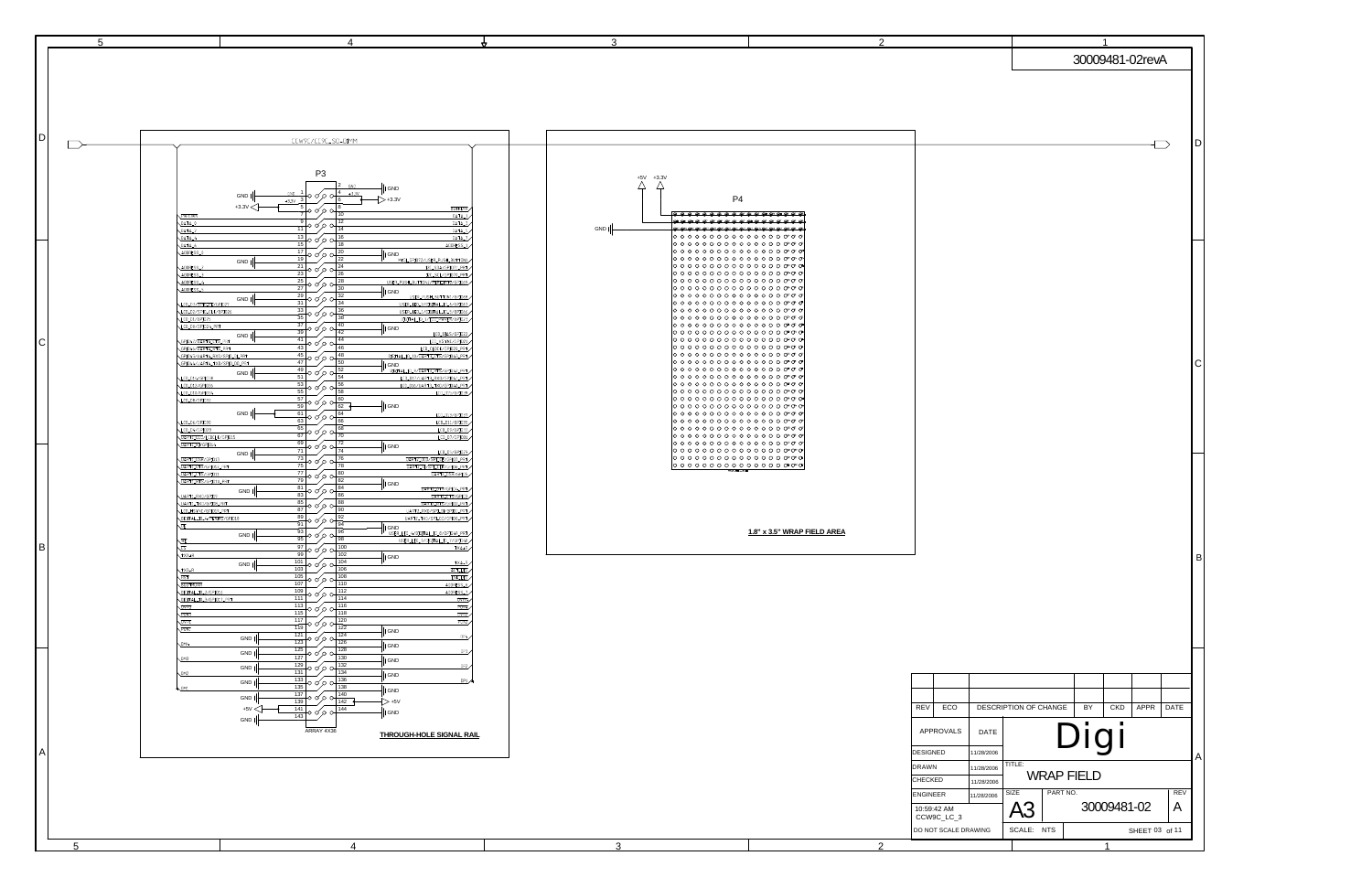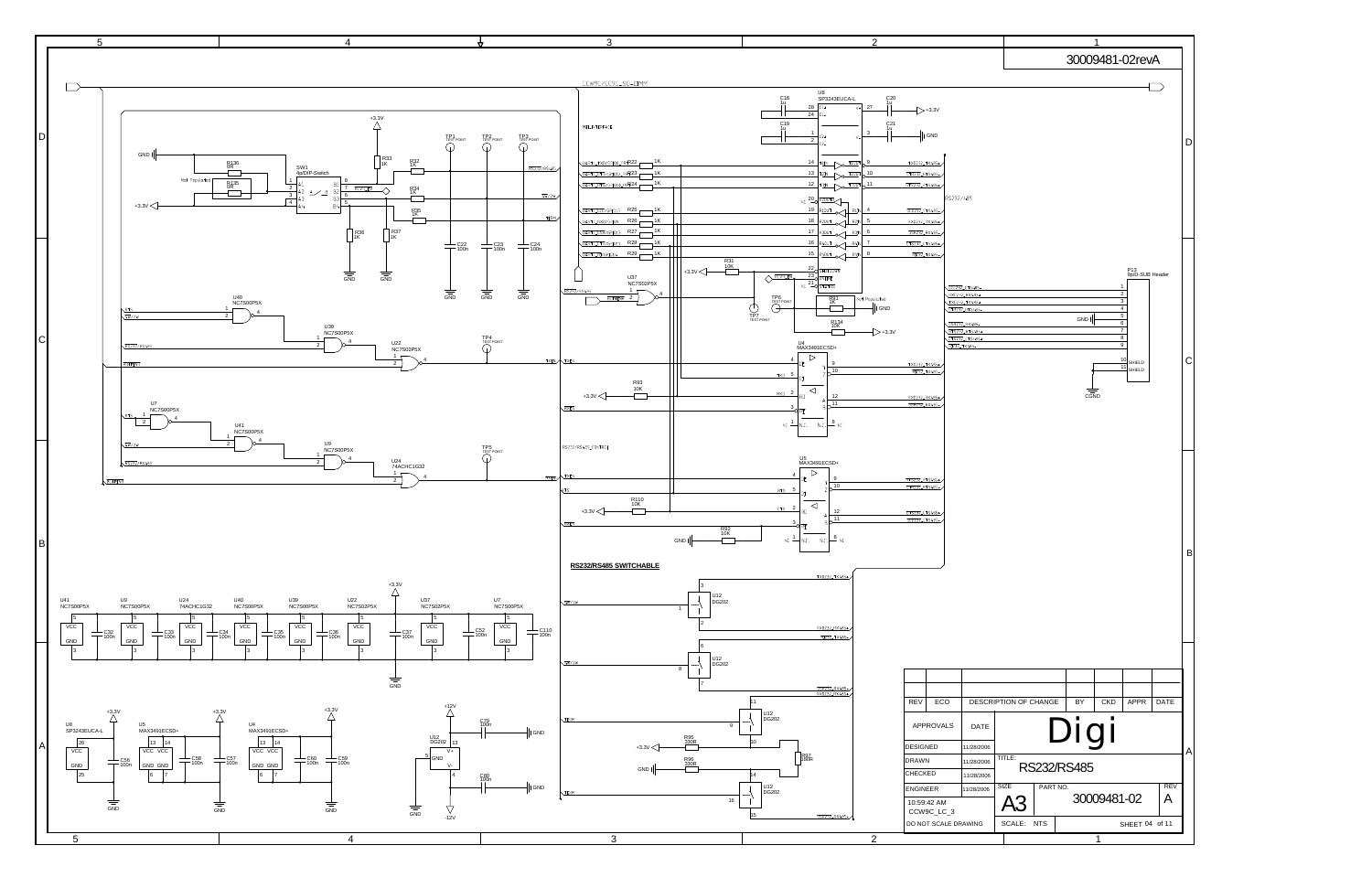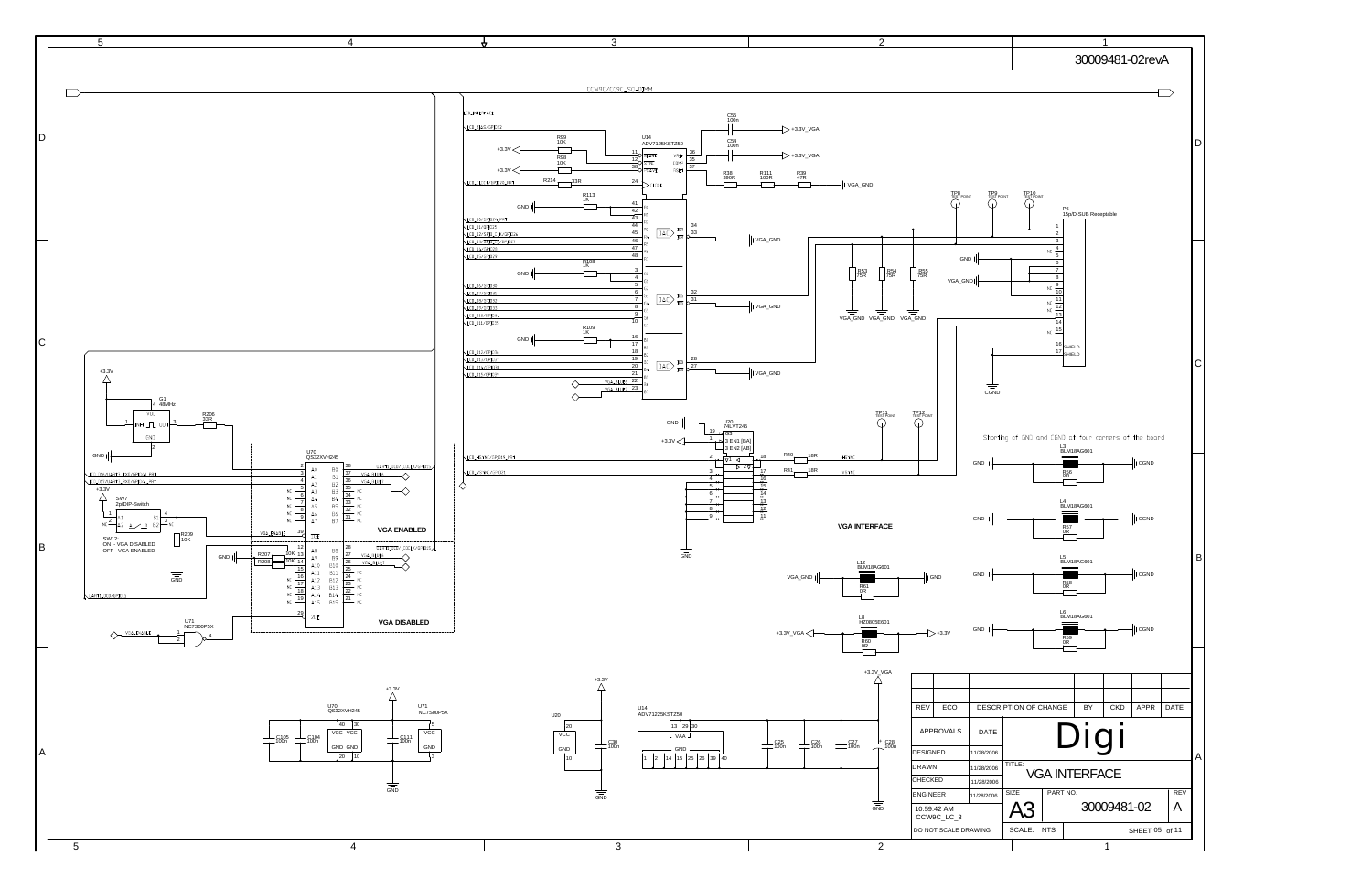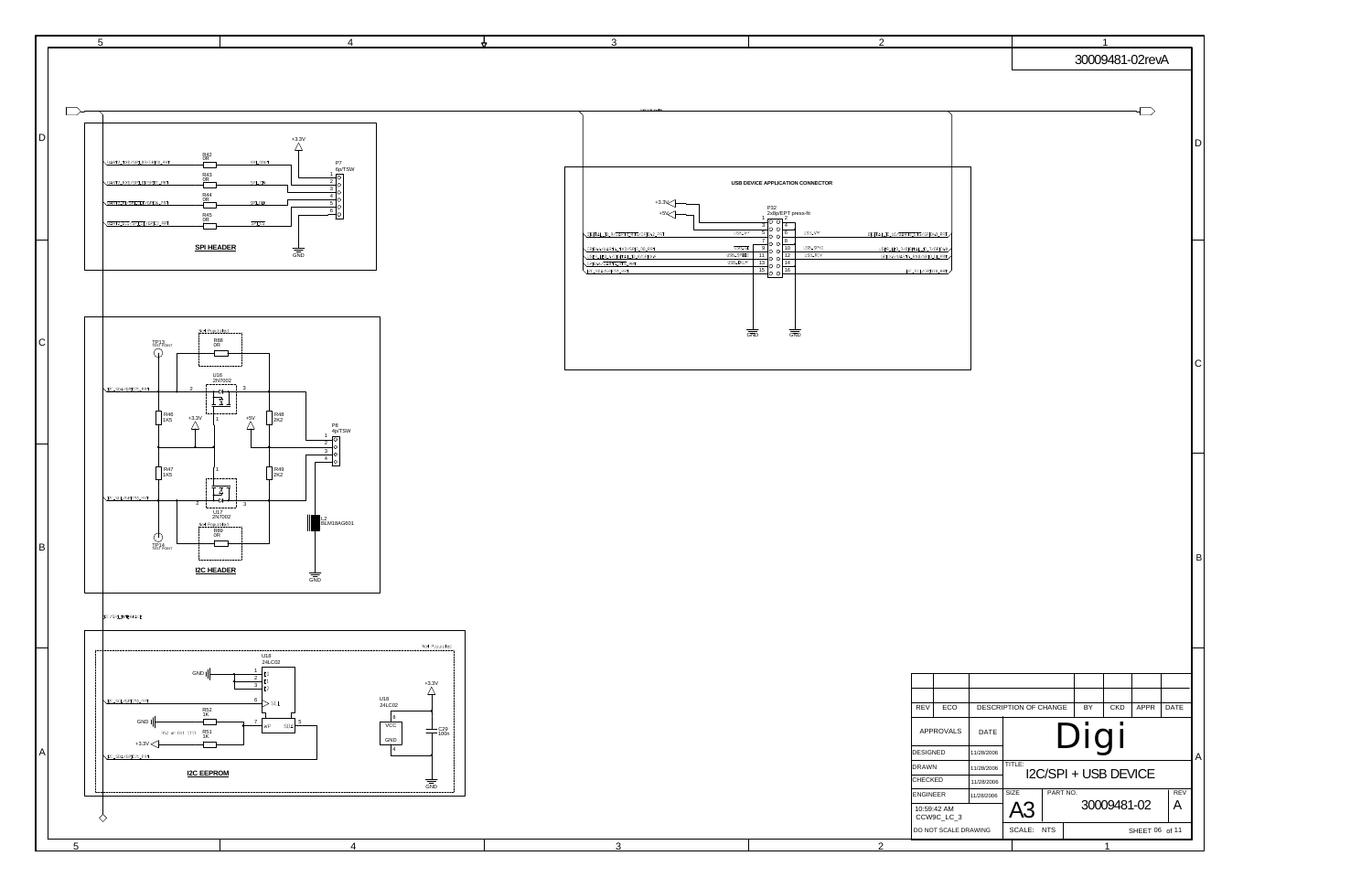

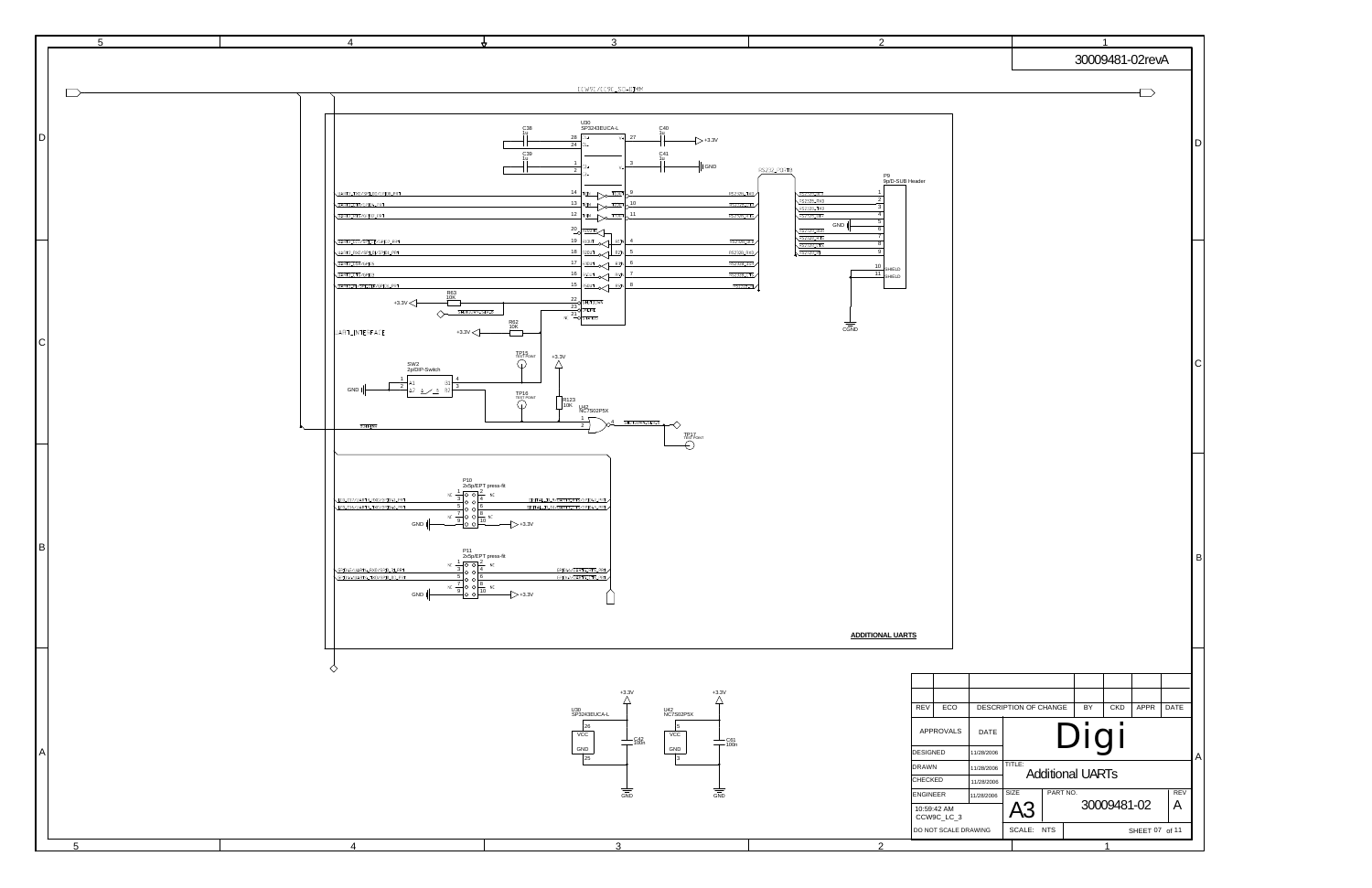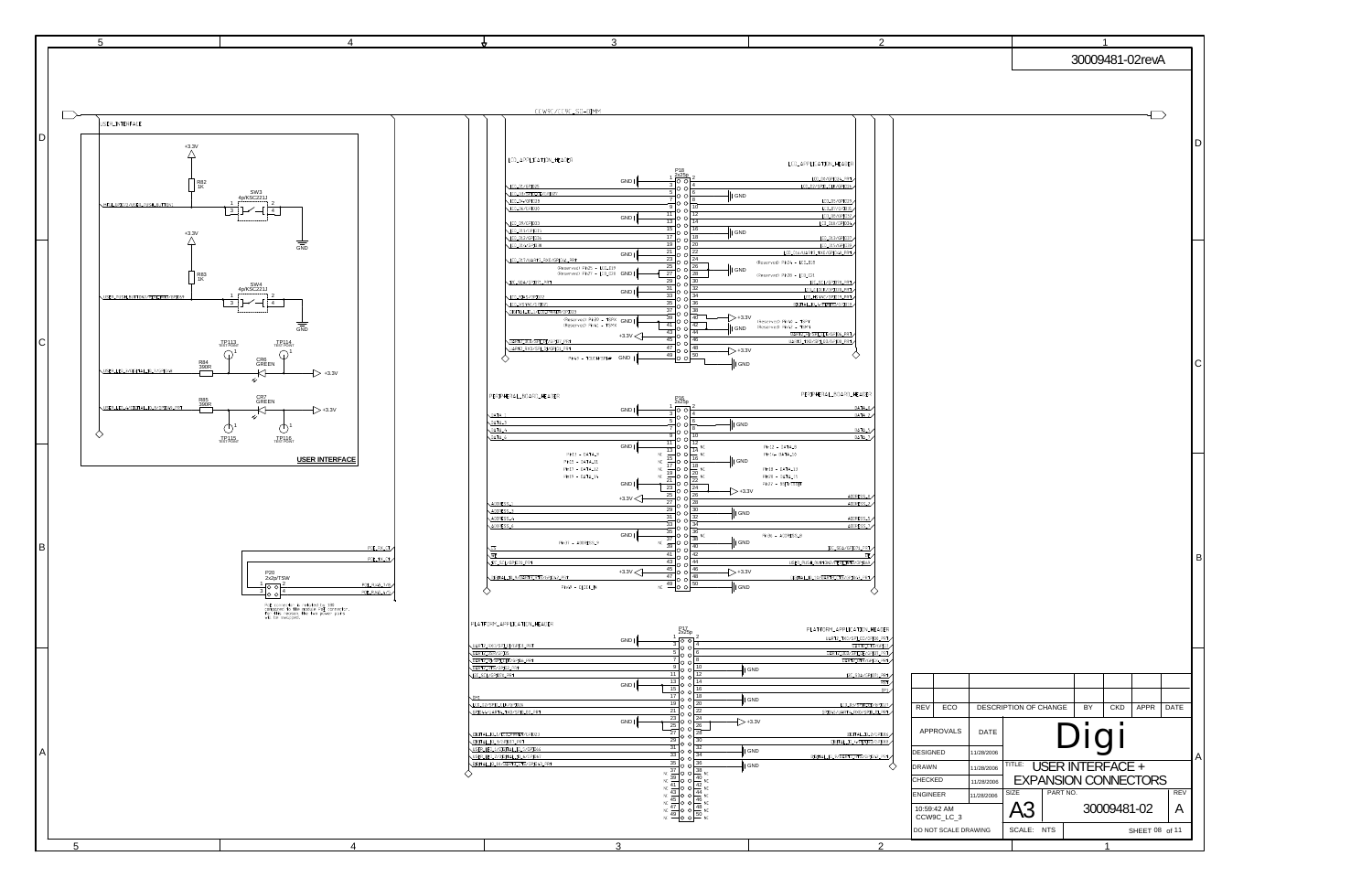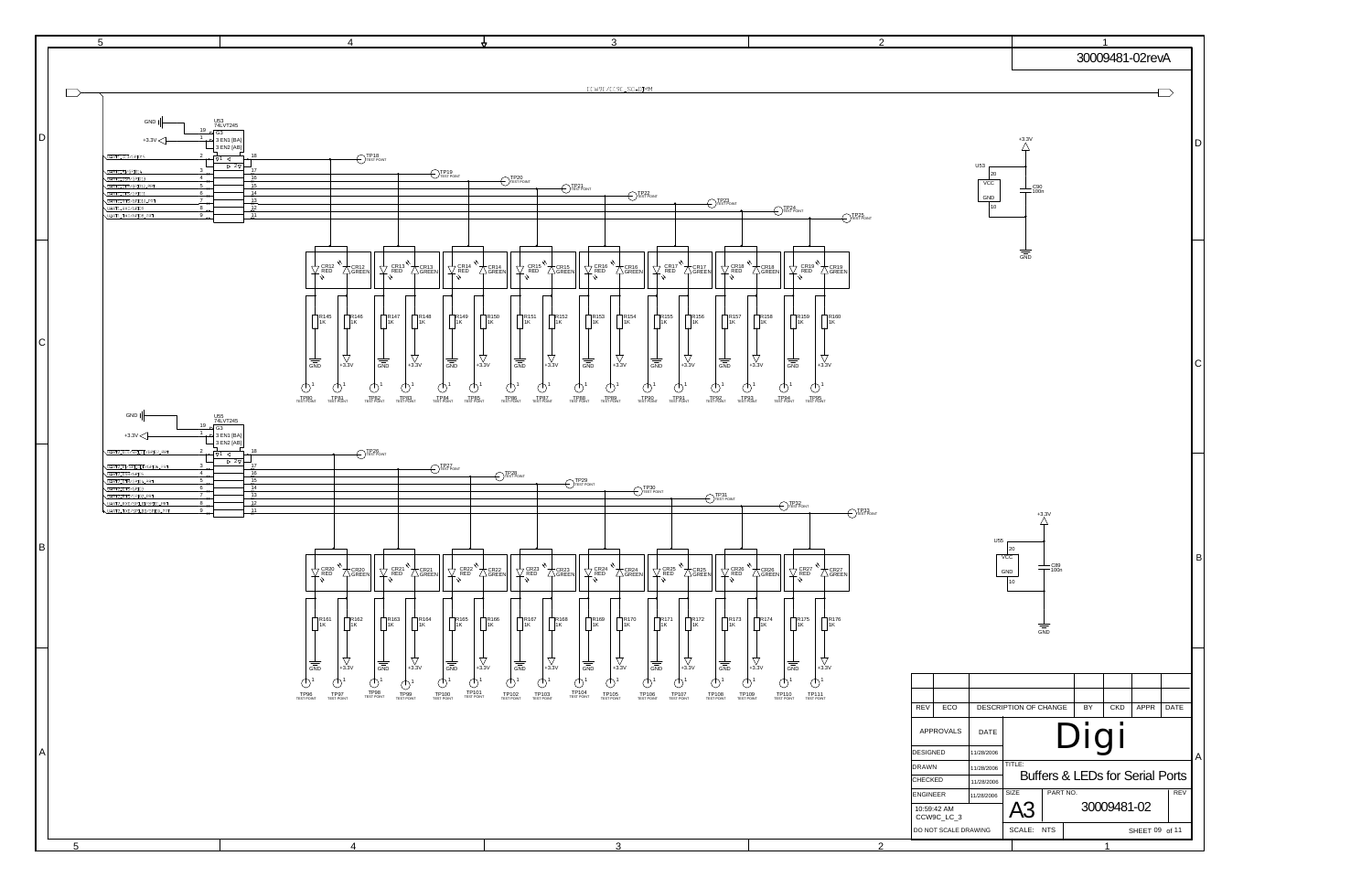